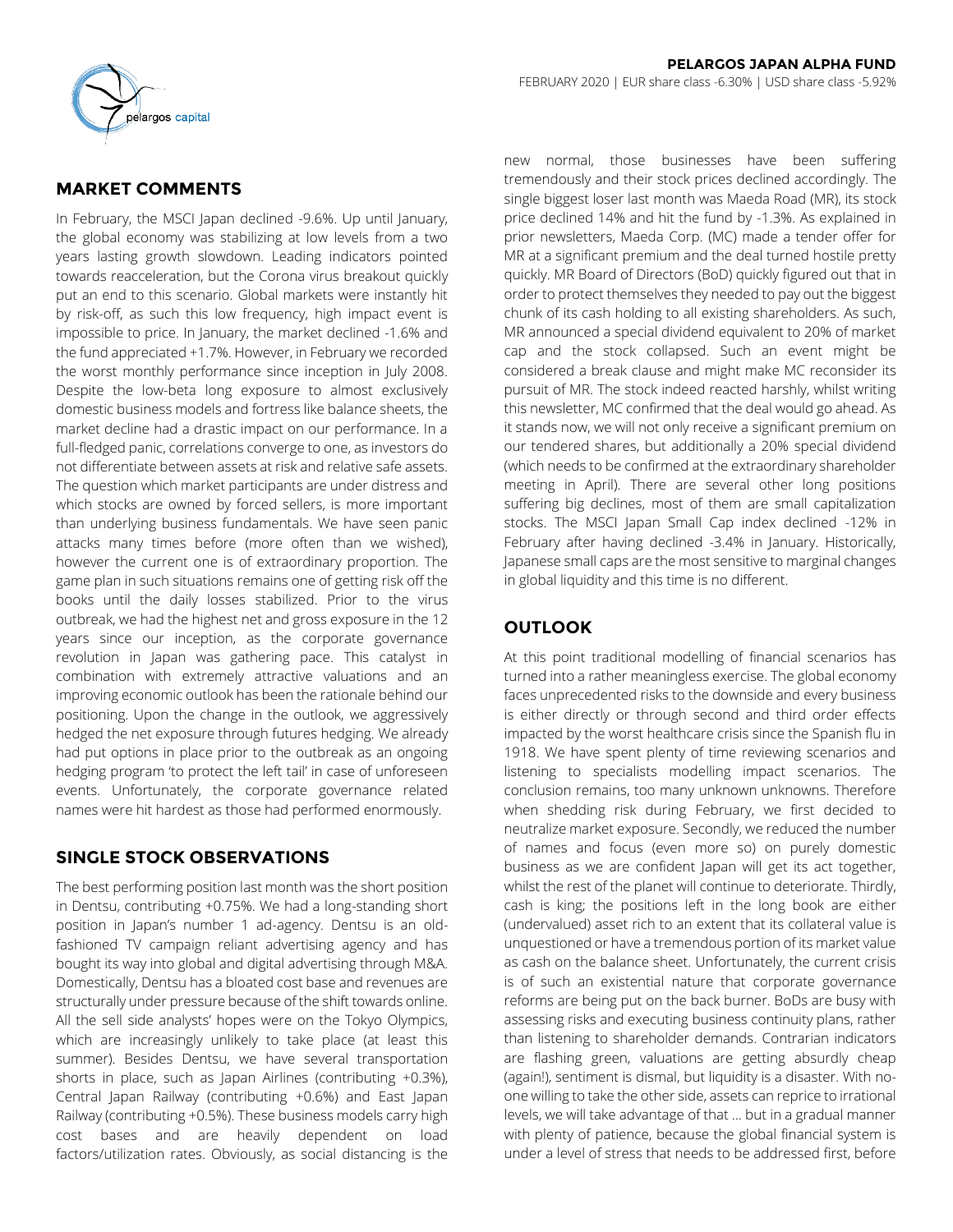of apparent and likely risks, although some companies actually



any rationality to risk taking can return. In the meantime, we reach out to all of our portfolio holdings and make an inventory

# **FUND CHARTS AND FACTS**



## **TOP 5 GROSS POSITIONS**

| Maeda Road Const | Volatility (ex-ante; 3 months daily data) |  |  |  |  |
|------------------|-------------------------------------------|--|--|--|--|
| Hitachi Capital  | Beta (ex-ante)                            |  |  |  |  |
| Toshiba Tec Corp | Sharpe Ratio                              |  |  |  |  |
| Taihei Dengyo    | Sortino Ratio                             |  |  |  |  |
| Softbank group   | <b>Sterling Ratio</b>                     |  |  |  |  |
|                  | $-1$ $-1$                                 |  |  |  |  |

### **TOP 5 MOVERS**

|                     |                   | Max Drawdown (monthly)               |     |       |                      | -8.4% |  |
|---------------------|-------------------|--------------------------------------|-----|-------|----------------------|-------|--|
| <b>TOP 5 MOVERS</b> | Annualized Return |                                      |     |       |                      |       |  |
| Dentsu              | 0.75%             |                                      |     |       |                      |       |  |
| Central IR          | 0.58%             | <b>SECTOR EXPOSURES (IN PERCENT)</b> |     |       |                      |       |  |
| East Japan Rail     | 0.53%             |                                      | ong |       |                      | Gross |  |
| Daito Trust Cons    | 0.49%             |                                      |     |       | $\frac{1}{\sqrt{2}}$ |       |  |
| Shiseido            | 0.35%             | Consumer Discretionary               | 6   | $-10$ | $-4$                 | -16   |  |
|                     |                   | Consumer Staples                     |     |       | $1 - 13 - 12$ 15     |       |  |
|                     |                   |                                      |     |       |                      |       |  |

## **TOP 5 SHAKERS**

| Maeda Road Const         | $-1.30%$ |
|--------------------------|----------|
| Creo                     | $-0.61%$ |
| Nomura Real Estate       | $-0.58%$ |
| <b>Toyo Construction</b> | $-0.55%$ |
| Findex Inc.              | $-0.54%$ |

|                                                          | 115D <sub>A</sub> | $FIR*$    | % Return long book  |
|----------------------------------------------------------|-------------------|-----------|---------------------|
| Month to date performance                                | $-5.92%$          | $-6.30\%$ | % Return short book |
| Year to date performance                                 | $-4.44%$          | $-471%$   | # Long stocks       |
| Inception to date performance                            | 2.61%             | 49.33%    | # Short stocks      |
| *based on share class B EUR, ^based on share class C USD | % Long stocks 1   |           |                     |

### **FUND FACTS\***

| Fund size in mln EUR | 123.16 | Turnover as % NAV |
|----------------------|--------|-------------------|
| Fund size in mln USD | 135.29 |                   |
| Firm size in mln FUR | 123.16 | 300%              |
| Firm size in mln USD | 135.29 |                   |

## **RISK STATISTICS**

| Net Exposure                              | 32%     |
|-------------------------------------------|---------|
| Gross Exposure                            | 170%    |
| Volatility (ex-ante; 3 months daily data) | 8.0%    |
| Beta (ex-ante)                            | 0.20    |
| Sharpe Ratio                              | 0.50    |
| Sortino Ratio                             | 0.79    |
| <b>Sterling Ratio</b>                     | 0.42    |
| Max Drawdown (monthly)                    | $-8.4%$ |
| Annualized Return                         | 3.5%    |

## **SECTOR EXPOSURES (IN PERCENT)**

| <b>TOP 5 MOVERS</b>  |                                      | Annualized Return<br>3.5%         |      |          |          |          |  |  |
|----------------------|--------------------------------------|-----------------------------------|------|----------|----------|----------|--|--|
| Dentsu               | 0.75%                                |                                   |      |          |          |          |  |  |
| Central IR           | <b>SECTOR EXPOSURES (IN PERCENT)</b> |                                   |      |          |          |          |  |  |
| East Japan Rail      | 0.53%                                |                                   | suo- |          |          | Gross    |  |  |
| Daito Trust Cons     | 0.49%                                |                                   |      | Short    | Net      |          |  |  |
| Shiseido             | 0.35%                                | Consumer Discretionary            |      | $6 - 10$ | $-4$     | 16       |  |  |
|                      |                                      | Consumer Staples                  |      | $-13$    | $-12$    | 15       |  |  |
| <b>TOP 5 SHAKERS</b> |                                      | Energy                            |      | $\Omega$ | $\Omega$ | $\Omega$ |  |  |
| Maeda Road Const     | $-1.30%$                             | Financials                        | 10   | $\Omega$ | 10       | 10       |  |  |
| Creo                 | $-0.61%$                             | <b>Health Care</b>                |      | $\Omega$ |          |          |  |  |
| Nomura Real Estate   | $-0.58%$                             | Industrials                       | 33   | $-13$    | 20       | 46       |  |  |
| Toyo Construction    | $-0.55%$                             | Information Technology            | 15   | $\Omega$ | 15       | 15       |  |  |
| Findex Inc.          | $-0.54%$                             | Materials                         | 4    | $\Omega$ | 4        | 4        |  |  |
|                      |                                      | Real Estate                       | 18   | $-3$     | 15       | 21       |  |  |
|                      |                                      | <b>Telecommunication Services</b> |      | -7       | -6       | 8        |  |  |
|                      |                                      | and a structure.                  |      | $\sim$   |          |          |  |  |

## **FUND PERFORMANCE\* GENERAL STATISTICS**

might benefit from this situation.

| <b>GENERAL STATISTICS</b>                                      |           |
|----------------------------------------------------------------|-----------|
| % Return long book                                             | $-11.35%$ |
| % Return short book                                            | $-11.42%$ |
| # Long stocks                                                  | 59        |
| # Short stocks                                                 | 26        |
| % Long stocks 1                                                | 5%        |
| % Short stocks 1                                               | 96%       |
| # Up days / Down days                                          | 8/12      |
| Turnover as % NAV                                              | 50%       |
| 300%                                                           | 80%       |
| 200%<br>100%                                                   | 40%       |
| 0%                                                             | 0%        |
| $-100%$                                                        | $-40%$    |
| 1 - 2017 - 2018 - 2019 - 2019 - 2019 - 2019<br><b>Pan 2017</b> |           |
| Long Exposure <b>The Short Exposure</b>                        |           |
| Gross Exposure Net Exposure                                    |           |

|                          |                                    |          |          |          | <b>Utilities</b> |          |          | 0        |          |          |          |           |          |            |            |
|--------------------------|------------------------------------|----------|----------|----------|------------------|----------|----------|----------|----------|----------|----------|-----------|----------|------------|------------|
|                          | Year                               | Jan      | Feb      | Mar      | Apr              | May      | lun      | Jul      | Aug      | Sep      | Oct      | Nov       | Decl     | <b>YTD</b> | <b>ITD</b> |
|                          | 2020                               | 1.70%    | $-6.30%$ |          |                  |          |          |          |          |          |          |           |          | $-4.71%$   | 49.33%     |
|                          | 2019                               | 1.05%    | 0.00%    | 0.51%    | 0.98%            | $-0.04%$ | 0.56%    | 1.54%    | 0.90%    | $-1.46%$ | 3.43%    | 2.35%     | 2.34%    | 12.75%     | 56.71%     |
|                          | 2018                               | $-0.26%$ | $-1.77%$ | $-1.03%$ | $-0.63%$         | $-0.06%$ | $-0.36%$ | $-0.87%$ | $-1.66%$ | 0.36%    | $-3.69%$ | $-0.13%$  | $-4.14%$ | 13.45%     | 38.99%     |
|                          | 2017                               | 0.56%    | $-0.92%$ | $-1.63%$ | $-0.57%$         | 0.23%    | 1.32%    | 1.18%    | 0.46%    | 0.99%    | 1.25%    | 0.20%     | 0.14%    | 3.22%      | 60.59%     |
| $\widetilde{\mathbb{E}}$ | 2016                               | 1.27%    | 0.92%    | 1.18%    | $-0.16%$         | $-1.08%$ | $-4.33%$ | 2.12%    | $-1.05%$ | $-0.29%$ | 2.38%    | 0.88%     | 0.39%    | 2.07%      | 55.58%     |
| ш<br>m                   | 2015                               | $-1.24%$ | 4.89%    | $-0.27%$ | 3.25%            | 2.57%    | $-1.67%$ | $-2.94%$ | $-3.01%$ | 2.46%    | 1.88%    | 2.06%     | $-1.42%$ | 6.36%      | 52.42%     |
| <b>CLASS</b>             | 2014                               | $-3.16%$ | $-0.60%$ | $-0.56%$ | $-0.99%$         | $-2.24%$ | 1.44%    | 0.23%    | $-0.60%$ | 2.06%    | $-1.89%$ | $-1.24%$  | 0.96%    | $-6.52%$   | 43.31%     |
|                          | 2013                               | 5.35%    | $-0.58%$ | 6.98%    | 6.48%            | $-1.07%$ | $-0.78%$ | 0.31%    | $-0.92%$ | 1.18%    | $-0.80%$ | 1.46%     | 1.73%    | 20.57%     | 53.31%     |
|                          | 2012                               | $-1.38%$ | 3.81%    | 1.35%    | $-1.21%$         | $-3.83%$ | 1.76%    | 0.84%    | 0.93%    | 1.32%    | 0.58%    | 2.50%     | 4.06%    | 10.95%     | 27.15%     |
|                          | 2011                               | 0.93%    | $-0.03%$ | $-1.55%$ | 0.14%            | $-0.14%$ | 0.42%    | 0.03%    | $-3.63%$ | 0.69%    | $-0.38%$ | $-2.60\%$ | 1.68%    | $-4.48%$   | 14.60%     |
|                          | 2010                               | 0.73%    | $-0.23%$ | 3.52%    | 3.39%            | $-2.83%$ | $-1.31%$ | 1.23%    | $-0.37%$ | 0.91%    | 1.13%    | 1.40%     | 1.89%    | 9.67%      | 19.97%     |
|                          | 2009                               | 2.07%    | 1.67%    | $-0.73%$ | $-0.67%$         | 1.34%    | 1.13%    | $-1.93%$ | 2.24%    | $-1.68%$ | $-0.39%$ | $-2.99%$  | 2.84%    | 2.75%      | 9.39%      |
|                          | 2008                               |          |          |          |                  |          |          | 0.96%    | $-1.35%$ | 1.40%    | 3.44%    | 0.52%     | 1.39%    | 6.46%      | 6.46%      |
|                          |                                    |          |          |          |                  |          |          |          |          |          |          |           |          |            |            |
|                          | Year                               | Jan      | Feb      | Mar      | Apr              | May      | lun      | Jul      | Aug      | Sep      | Oct      | Nov       | Decl     | <b>YTD</b> | <b>ITD</b> |
| ទី                       | 2020                               | 1.57%    | $-5.92%$ |          |                  |          |          |          |          |          |          |           |          | $-4.44%$   | 2.61%      |
| ပ                        | 2019                               | 1.33%    | 0.25%    | 0.75%    | 1.29%            | 0.45%    | 0.87%    | 1.82%    | 0.43%    | $-1.19%$ | 3.77%    | 2.35%     | 2.36%    | 15.37%     | 7.38%      |
| <b>LASS</b>              | 2018                               | $-0.27%$ | $-1.58%$ | $-0.86%$ | $-0.36%$         | $-0.05%$ | $-0.09%$ | $-0.64%$ | $-1.42%$ | 0.52%    | $-3.33%$ | 0.20%     | $-3.81%$ | $-11.17%$  | $-6.93%$   |
| ပ                        | $\mathbf{a} \mathbf{a} \mathbf{b}$ | 0.0001   | 0.0001   | 0.001    | 0.001            | 0.0001   | 0.001    | 4.701    | 0.011    | 1.121    | 1.2101   | 0.101     | 0.2001   | 17001      | 1.7001     |

**2017** 0.00% 0.00% 0.00% 0.00% 0.00% 0.00% 1.17% 0.64% 1.13% 1.21% 0.16% 0.38% 4.78% 4.78%